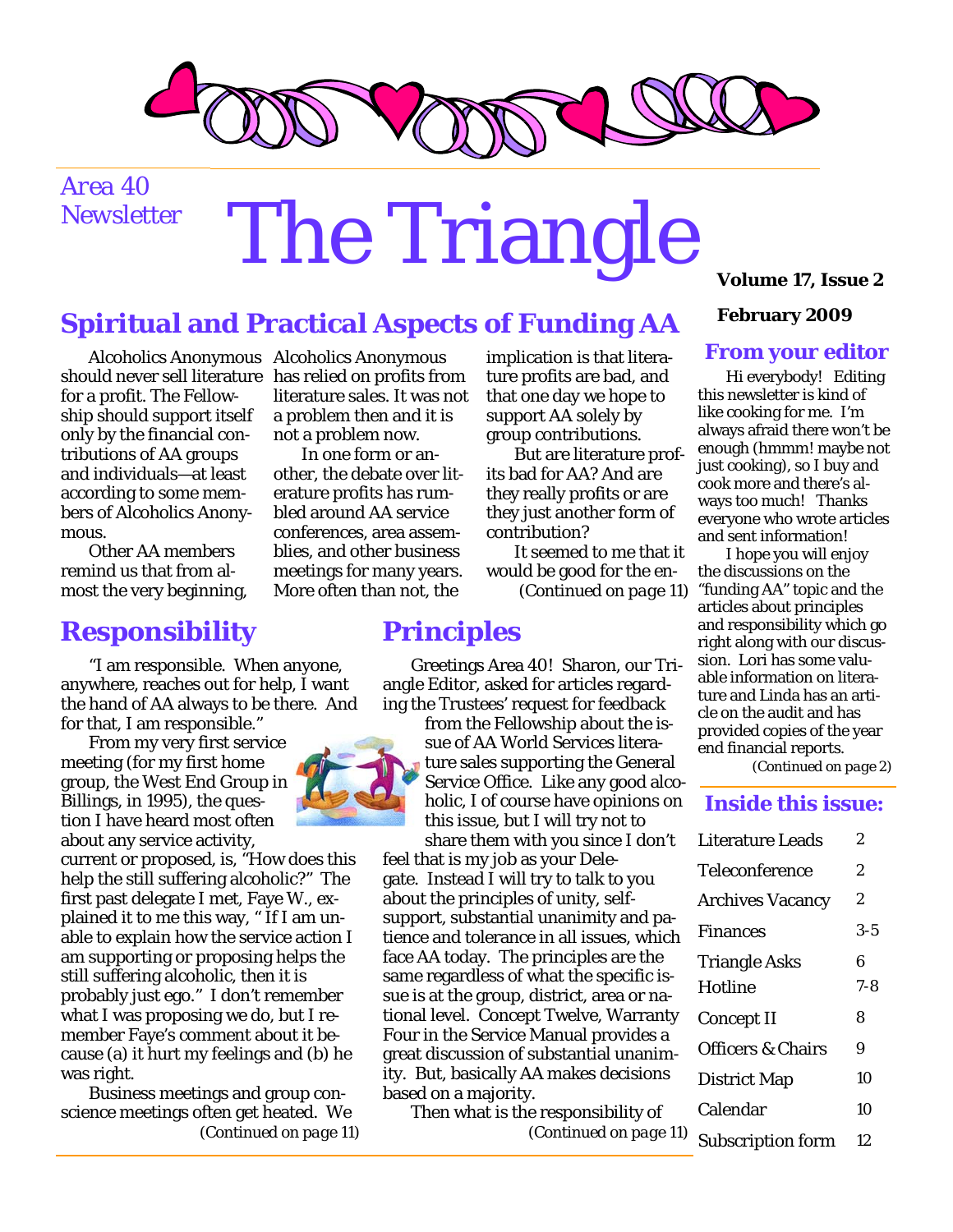# *(Editor Continued from page 1)*

There is information about a pre-assembly teleconference and Tim has written an article that should answer most, if not all, of your concerns and questions with the Hotline. Grab a cup of coffee and read away and then be sure to take it to your group!

The March issue will have information from the Regional Service Conference (in Casper Wy) and the agenda for the Spring Assembly. The deadline for articles is February 20.

Thanks for trusting me with this awesome job!

> Yours in love and service, Sharon

PS If your Triangle should be sent to a new address, please send me the change. Also, please check the back page to see if your subscription has expired! (the expiration month and year are printed above the mailing address.)

# **Pre-Assembly Teleconfer-**

There will be a teleconference pre-assembly meeting on Saturday, March 21 from 1:00 PM to 5:00 PM. The meeting can be accesses using a toll-free number. You can access the call and leave the call anytime during the meeting. As a courtesy to all callers, if your phone has the capability to mute, please do so to eliminate background noise. This will allow all to be able to hear the call, even old timers like myself. Just to clarify, I mean bellybutton old timers. Also, when you do speak, please state your name.

The Delegate will speak first, followed by the Area Committee Chairs. For simplicity, we will schedule the chairs alphabetically with 30 minutes

apiece– Archives, CPC, Corrections, Grapevine, Literature, PI, and Treatment. Each person will speak for about 15 minutes

to share background information on their committee's agenda items and then

there will be ten minutes of question and answer. We suggest a potluck or treats around the phone with an attitude of gratitude because this is a wonderful way to meet without having to travel.

Greetings, friends! My name is Lori and I am an alcoholic. I am honored and delighted to be Area 40's new Literature Committee Chair. Recently, I picked up a piece of our literature that most likely is not featured in many book study meetings – our "Conference Approved Literature and Other Service Material" Catalog. The catalog contains an astonishing amount of material – books, pamphlets, audio and video cassettes, DVDs – that we can use as tools in recovery and service. I shouldn't have been surprised at the sheer volume of stuff as there are boxes, racks and displays of most of AA's available resources taking up room in my office as I write this. For instance, the book "Alcoholics

**Literature Leads from Lori** 

of recovery from alcoholism, is currently available in hard cover, soft cover, large print, pocket version, audio cassette abridged, audio cassette complete, ½" VHS video American Sign Language, Braille, audio CD, and text version on CD ROM. It has also been translated into 43 different languages in addition to our English, Spanish and French versions.

> There are costs associated with the call so please remember to send the 7th Tradition to our district. Remember too that you are saving megabucks with no travel. We estimate that each phone will cost approximately \$4.00 per hour. If you are on the call for only one hour, that is all we will be charged. If you have any questions or need more details, such as the toll-free number, please email BilliJo D, the District 51 DCM at dcm51@aamontana.org

We sure have come a long way since the first pages of the Big Book came off the presses almost 70 years ago in March of 1939!

Anonymous", which contains our program ing these entities, you may also be able to In the November 2008 A.A. Quarterly Report from GSO, it was indicated that the price of most books and booklets will increase effective July 1, 2009. Now may be a good time to check your group's literature inventory to see if you want to stock up before the prices go up. I encourage groups to order literature through their districts or intergroups. In supportavoid paying small order shipping charges.

> I am excited to be entering this new phase in service and grateful for the opportunity. I hope you will join me in exploring AA's vast library!

Yours in service,

Lori F., Area 40 Literature Committee Chair

# **Archives Chair Needed**

**The Area 40 Archives Committee Chair vacancy must be filled** by appointment by the Area Chair as soon as possible. The job is described in the Area 40 Policy and Procedures Manual, Section G2 available at www.aa-montana.org. Click on Area Business, then Area 40 Articles and Documents. Responsibilities include chairing and documenting the Archives Standing Committee, reporting to the Assemblies on GSC and Area Archives and Structure and Policy agenda items, assisting the Area Archivist, promoting interest in Area Archives and encouraging District Archives Chairs in collection of historical information and items. The Area Archives Committee, with the Area Archivist and Area Advisor, maintain and update the Area 40 Past Actions document and the Area 40 Policy and Procedure Manual. It is suggested that you have a couple of years of continuous sobriety, an interest in AA history and its preservation, and prior experience in service work at the group or district level. If you

*(Continued on page 3)* 

**The Triangle** 



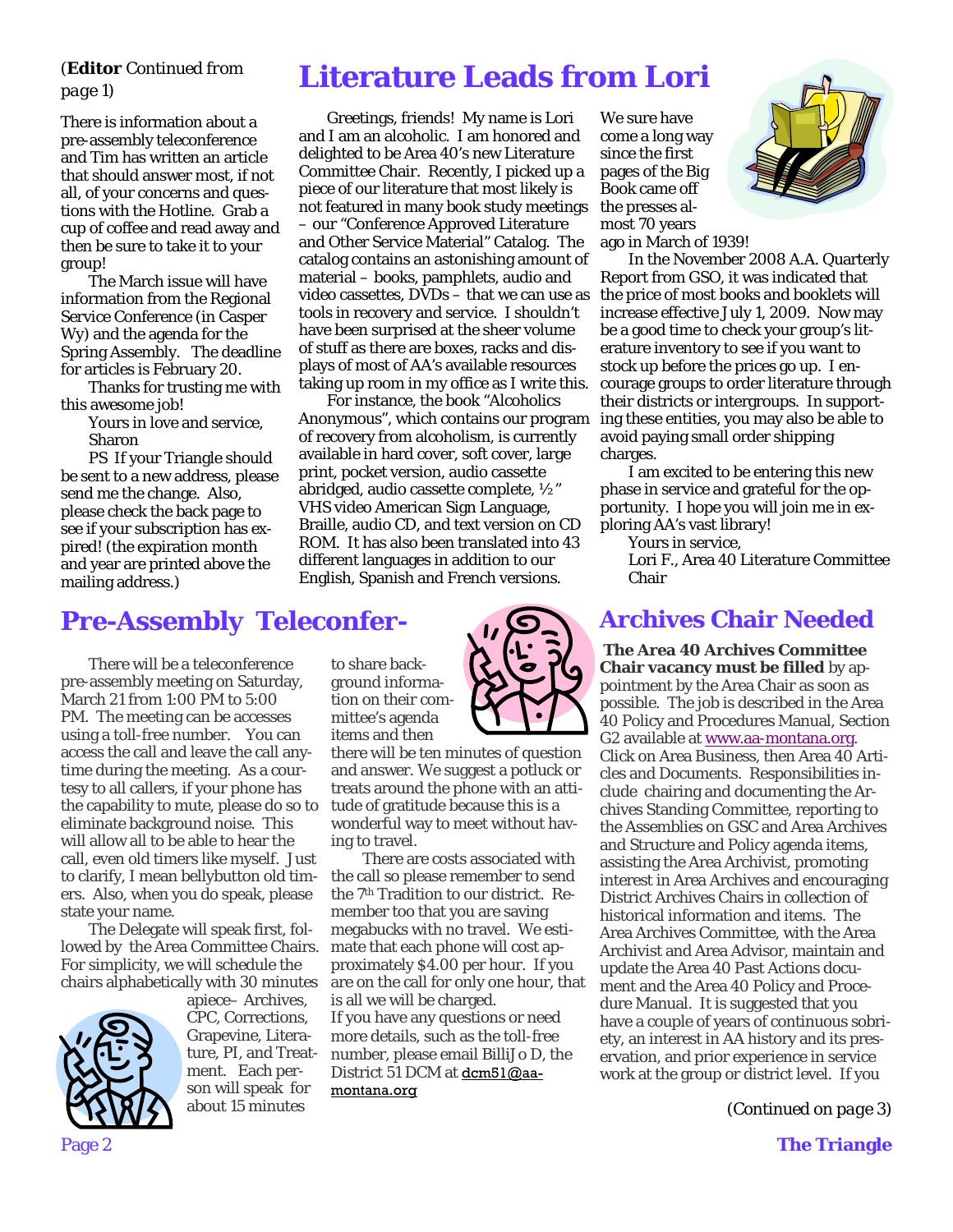# **Area Finances**

Dear Area 40 Groups, I would like to thank you for your 7th Tradition contributions to Area 40 already in January and I want to give you the new address for the Area Treasurer. This is the post office box where you will be sending your future 7<sup>th</sup> tradition contributions for the next two year rotation:

 Area 40, Inc. PO Box 21577 Billings MT 59104 On Saturday, January 17th there was an audit performed

on the Area 40 financials at an historic home site in Helena. The past and incoming delegate, the area chair, and the past and incoming treasurer were present to have a roundtable inventory of the accounting of Area 40. We first were invited on a tour of this registered historic home. Thank



your hospitality. We began with a general sharing of ideas and duties. Curt

you, Ann, for

*I thought my days of toting boxes were over!* 

arrived with four full file boxes of papers to pass on to me. I just rotated from being the Literature chair and thought my days of tot-

ing boxes were over. (Guess again!) I came home with three of those boxes and the remainder will be reposed in the Area Archives. It is a good time of year to do some committee housekeeping.

Our Triangle editor has asked that I share about the audit procedure with you. Are we good stewards of the 7th Tradition funds that we put in the basket? Our treasurers are to maintain good records and keep the groups informed about how much money is taken in and how it is spent. Periodic reports keep the fellowship well informed. Problems can be avoided by regular auditing practices. This is a procedure that happens within our whole AA structure, from the General Service office to our Area treasuries and on through the district and groups. We are reminded that the funds we are entrusted with are for the benefit of all AA groups and their activities carrying the message to the still suffering alcoholic.

Our current Area Advisor, Andrew W. chaired this audit. Curt sat back and watched as the four of us (Andrew, Carole, Terry, and I) explored the journal entries from the years 2007 and 2008. We randomly checked payments and

deposits for their accuracy. We examined receipts and expense reports of our officers and standing committee chairs.

We were given written reports of the Area 40's Financial Position. We also had reports on the Budget vs. Actual Cost by Committee and also by line item. Copies of these reports appear on this and the following pages. We poured over the books and talked about the financial soundness of Area 40. I am happy to report, that the bookkeeping and accounting performed by Curt K., our outgoing treasurer, were spotless. I am the receiver of the Area Treasury funds and financial records that will make my new service position an easier task to step into. I would encourage all groups to take their own inventory and audit and see how your group is doing. An informed group conscience makes for a healthy beginning for 2009. Thank you. I look forward to seeing all at the spring assembly. Yours in service,

Linda B., Treasurer

#### *(Archives Chair Continued from page 2)*

are interested, contact your DCM or the Area Chair immediately. because the vacant position is being filled as soon as possible.

#### 11:24 PM 01/15/09

**Accrual Basis** 

# Area 40, Inc. **Statement of Financial Position**

As of December 31, 2008

|                                                  | Dec 31, 08 | Dec 31, 07 | \$ Change | % Change  |
|--------------------------------------------------|------------|------------|-----------|-----------|
| <b>ASSETS</b>                                    |            |            |           |           |
| Checking account                                 | 21.115.28  | 18.428.83  | 2,686.45  | 15%       |
| <b>Accounts Receivable</b>                       | 955.20     | 1.030.70   | (75.50)   | (7%)      |
| Prepaid expenses                                 | 0.00       | 100.00     | (100.00)  | $(100\%)$ |
| TOTAL ASSETS                                     | 22,070.48  | 19,559.53  | 2,510.95  | 13%       |
| <b>LIABILITIES AND NET ASSETS</b><br>Liabilities |            |            |           |           |
| Accounts payable                                 | 955.20     | 226.53     | 728.67    | 322%      |
| Total Liabilities                                | 955.20     | 226.53     | 728.67    | 322%      |
| Net Assets                                       |            |            |           |           |
| Operating Reserve                                | 8.795.78   | 8.532.07   | 263.71    | 3%        |
| Prudent Reserve                                  | 10,272.00  | 10,190.00  | 82.00     | 1%        |
| <b>Archivist Account</b>                         | 2.047.50   | 610.93     | 1,436.57  | 235%      |
| Total Net Assets                                 | 21,115.28  | 19.333.00  | 1,782.28  | 9%        |
| TOTAL LIABILITIES AND NET ASSETS                 | 22.070.48  | 19.559.53  | 2.510.95  | 13%       |

# **Volume 17, Issue 2** Page 3 **Page 3**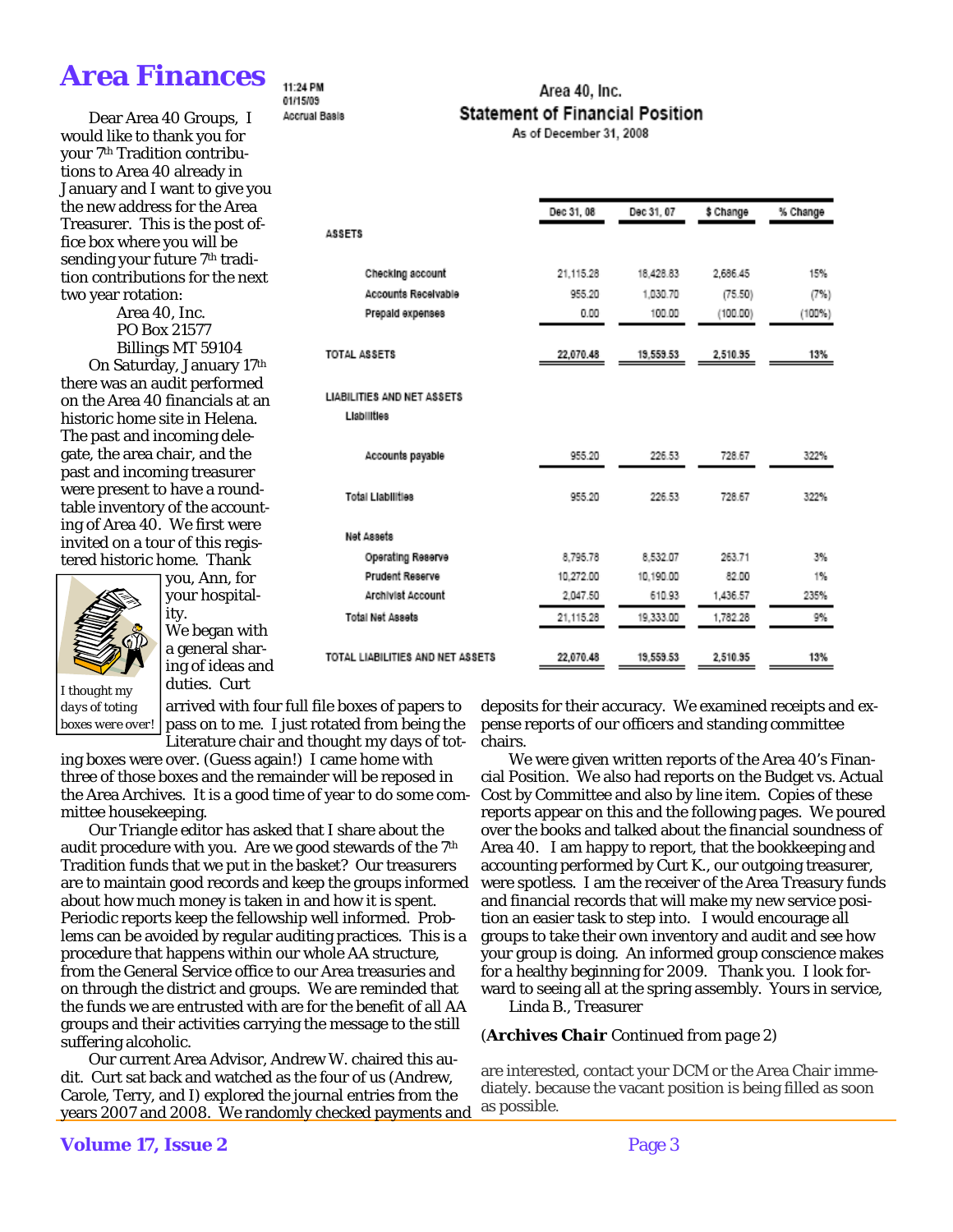# Area 40, Inc. Budget vs. Actual by Committee / Project December 2008

|                                 | Jan - Dec 08 | Annual Bdgt | \$Over Budget |
|---------------------------------|--------------|-------------|---------------|
| <b>TOTAL INCOME</b>             | 28,673.07    | 25,000.00   | 3,673.07      |
| <b>EXPENSES</b>                 |              |             |               |
| Spring Assembly                 | 4,738.94     | 5,010.00    | (271.06)      |
| Fall Assembly                   | 4,780.79     | 4,740.00    | 40.79         |
| Regional Service Conference     | 1,596.68     | 1,620.00    | (23.32)       |
| Delegate Expenses               |              |             |               |
| Area 40 share to GSC            | 3.239.00     | 3,239.00    | 0.00          |
| Other Expenses NYC              | 330.00       | 700.00      | (370.00)      |
| Travel expenses                 | 982.26       | 1,354.00    | (371.74)      |
| Roundups                        | 322.19       | 488.00      | (165.81)      |
| Other Expenses                  | 59.01        | 340.00      | (280.99)      |
| Total Delegate Expenses         | 4.932.46     | 6,121.00    | (1, 188.54)   |
| Area Chair Expenses             | 232.53       | 1,030.00    | (797.47)      |
| Archives Chair                  |              |             |               |
| Archives Storage                | 3.600.00     | 3,600.00    | 0.00          |
| Archivist Training              | 1.249.17     | 1,500.00    | (250.83)      |
| Archives Chair - Other          | 257.96       | 225.00      | 32.96         |
| Total Archives Chair            | 5,107.13     | 5,325.00    | (217.87)      |
| Corrections Chair               | 79.15        | 215.00      | (135.85)      |
| <b>CPC Chair</b>                | 210.12       | 215.00      | (4.88)        |
| GrapeVine Chair                 | 283.18       | 305.00      | (21.82)       |
| Literature Chair                | 475.11       | 445.00      | 30.11         |
| <b>Public Information Chair</b> | 1.118.14     | 215.00      | 903.14        |
| <b>Treatment Chair</b>          | 77.00        | 215.00      | (138.00)      |
| Secretary                       | 0.00         | 345.00      | (345.00)      |
| Treasurer                       | 215.54       | 305.00      | (89.46)       |
| Website                         | 174.30       | 150.00      | 24.30         |
| Triangle                        | 1,593.01     | 2,645.00    | (1,051.99)    |
| Area Workshops                  | 713.28       | 1,915.00    | (1, 201.72)   |
| TOTAL EXPENSES                  | 26,327.36    | 30,816.00   | (4, 488.64)   |
| <b>NET INCOME</b>               | 2,345.71     | (5,816.00)  | 8,161.71      |
| Temporarily Restricted          |              |             |               |
| Archivist Contributions         | 1,938.99     |             |               |
| Archivist Expenses              | 502.42       |             |               |
| Total Temporarily Restricted    | 1,436.57     |             |               |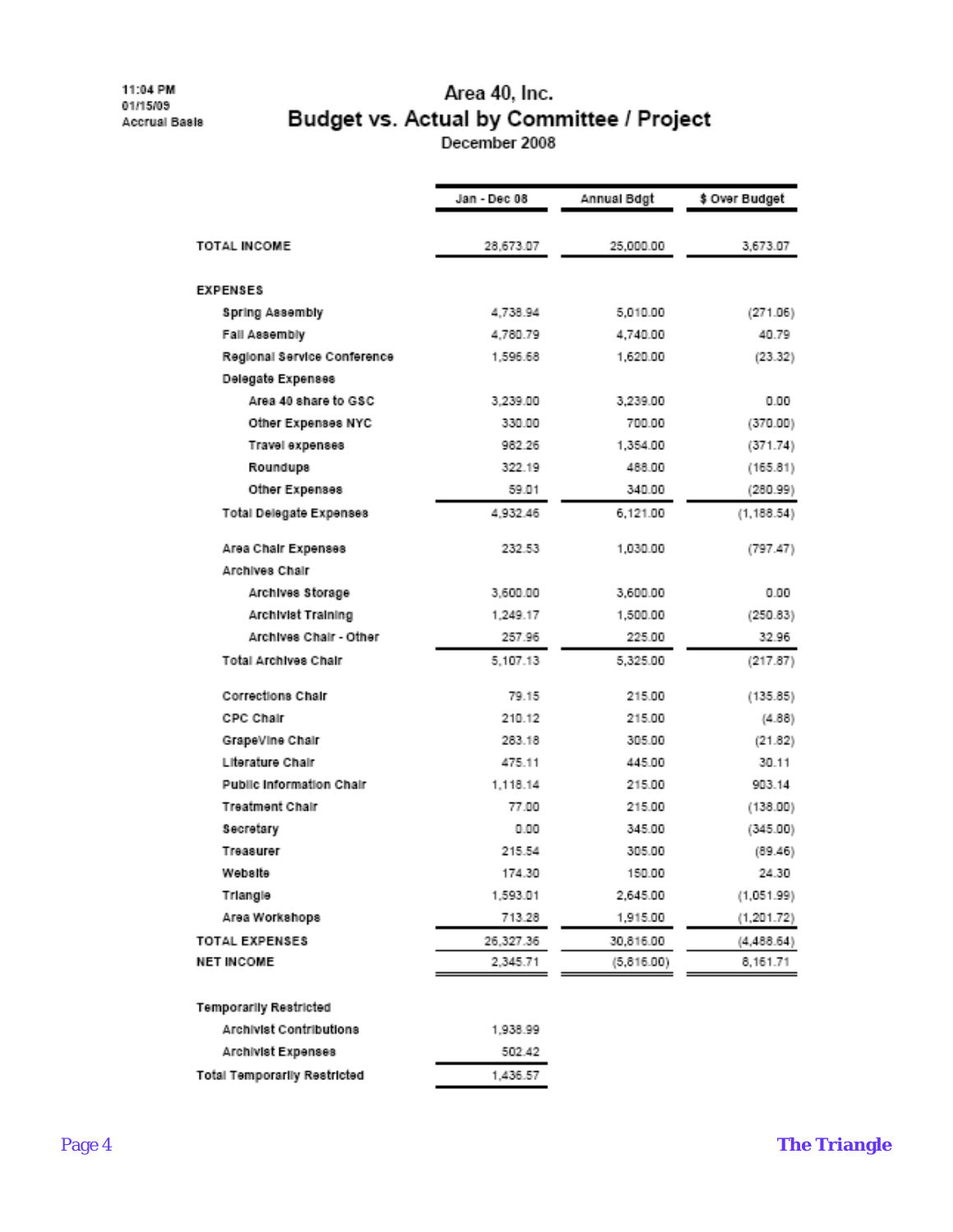# 11:16 PM<br>01/15/09 **Apprual Bacic**

# Area 40, Inc. Budget vs. Actual by Line Item

|                                    | Jan - Deo 08 | Annual Bdgt | ‡ Over Budget |
|------------------------------------|--------------|-------------|---------------|
| Inoome                             |              |             |               |
| individual contribution            | 60.75        | 80.00       | (19.25)       |
| <b>Group Contributions</b>         | 24,239.81    | 21,000.00   | 3,239.81      |
| <b>District Contribution</b>       | 382.27       | 300.00      | 82.27         |
| Roundup Contribution               | 866.58       | 500.00      | 366.58        |
| 7th Tradition                      | 1,788.68     | 1,500.00    | 288.68        |
| <b>Triangle Subcoriptions</b>      | 745.00       | 1.100.00    | (355.00)      |
| Other Income (recouped from)       |              |             |               |
| Service Manuals                    | 314.46       | 250.00      | 64.46         |
| Background Information             | 140.64       | 125.00      | 15.64         |
| Literature                         | 111.30       | 100.00      | 11.30         |
| Total Other Income (recouped from) | 566.40       | 475.00      | 91.40         |
| Interest                           | 23.58        | 45.00       | (21.42)       |
| Total Income                       | 28,673.07    | 25,000.00   | 3,673.07      |
| Expense                            |              |             |               |
| <b>Travel Expenses</b>             |              |             |               |
| Gac                                | 3,430.40     | 4,580.00    | (1, 149.60)   |
| Mileage                            | 1,014.95     | 1,603.00    | (588.05)      |
| Meals                              | 1,876.57     | 2,554.00    | (677.43)      |
| Lodging                            | 5,295.89     | 5,920.00    | (624.11)      |
| Air/Train/Taxi fare                | 1,600.98     | 1,628.00    | (27.02)       |
| Area 40 contribution to GSC        | 3,239.00     | 3,239.00    | 0.00          |
| Travel Expenses - Other            | 20.00        | 320.00      | (300.00)      |
| <b>Total Travel Expenses</b>       | 16,477.79    | 19,844.00   | (3,366.21)    |
| Rent                               |              |             |               |
| Archives storage                   | 3,600.00     | 3,600.00    | 0.00          |
| Meeting space                      | 2,007.65     | 2,200.00    | (192.35)      |
| <b>Total Rent</b>                  | 5,607.65     | 5,800.00    | (192.35)      |
| Literature Expenses                |              |             |               |
| Lit purchases (not svo manuals)    | 133.56       | 160.00      | (26.44)       |
| Service manuals (for resale)       | 247.40       | 100.00      | 147.40        |
| <b>Total Literature Expenses</b>   | 380.96       | 260.00      | 120.96        |
| Photocopies / printing             |              |             |               |
| Background Information             | 161.50       | 300.00      | (138.50)      |
| Photocopies / printing - Other     | 1,321.87     | 2,110.00    | (788.13)      |
| Total Photocopies / printing       | 1,483.37     | 2,410.00    | (926.63)      |
| Dues, registration, fees           | 235.30       | 222.00      | 13.30         |
| Postage                            | 717.79       | 1,650.00    | (932.21)      |
| Supplies                           | 318.46       | 400.00      | (81.54)       |
| Telephone                          |              |             |               |
| 800 Number                         | 1,033.00     |             |               |
| Telephone - Other                  | 14.04        | 50.00       | (35.96)       |
| Total Telephone                    | 1,047.04     | 50.00       | 997.04        |
| Miccellaneous expense              | 59.00        | 180.00      | (121.00)      |
| Total Expense                      | 26,327.36    | 30,816.00   | (4, 488.64)   |
| Net Income                         | 2,345.71     | (5,816.00)  | 8,161.71      |
|                                    |              |             |               |

**Volume 17, Issue 2** Page 5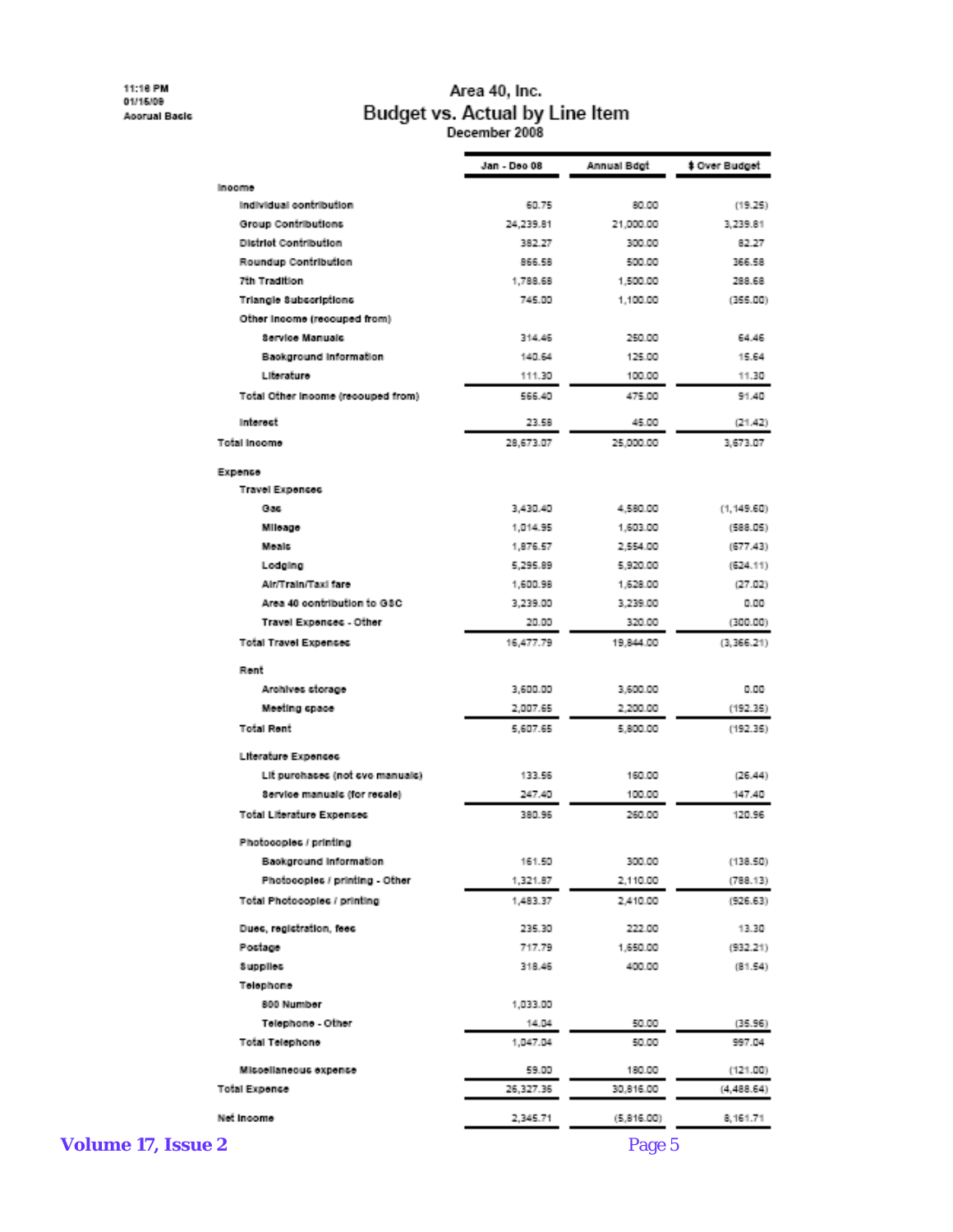Here are some of the responses:

**At Primary Purpose, our group conscience** was that literature proceeds are not really profits. We think things are fine the way they are set up now at the GSO level. In reviewing our own annual contribu-

tions to GSO we discovered that, as a group, we have not been contributing



enough. Our group decided that we would all try to put \$2 in the basket at meetings instead of \$1, and that we would be more mindful of our annual contributions to GSO. As well, we discussed the birthday contribution envelopes and the need for each of us to be sure that we are also contributing through that channel. It appears that if each member of Alcoholics Anonymous were to contribute \$12 annually in addition to our 7th tradition contributions, that AA would be truly self supporting. Maybe if we are successful in supporting GSO through worldwide group contributions for a number of years in a row, GSO could consider actually reducing the price of books or other options besides funding GSO through book sales. Primary Purpose Group, District 72



#### **This could be debated** until the cows come home, and it almost has, but I finally resolved in my mind and in my

heart, what I believe the original intent was when I came across the following from page 27 section (d) in the pamphlet AA Tradition - How It Developed, "That the voluntary contributions or pledge of A.A. members should be our principal and eventually our sole support; that this kind of self-support would always prevent our clubs and offices from getting out of hand, because their funds could

# **Triangle Asks: What are the spiritual and practical aspects of funding AA by group contributions**

readily be cut off whenever they failed to serve us well."

 What we are currently doing is not in line with this. By relying on literature sales to fund approximately 25% of GSO functional expenses, we are not being totally self-supporting nor does it lend itself to the power of the purse.

Sincerely, Tim M.s, Past DCM – District 61

**I saw this great discussion topic** about self support and the liabilities and benefits of having AA truly become self supporting through our own contributions.

First, I looked at the 2008 Final Report (the pink and brown book). I saw that about 57.3% of our income comes from the profit of selling literature and about 42.6% of the income comes from voluntary group contributions. (Consolidated Statement of Activity, p71; contributions \$6,526,002; A.A. World Services and Grapevine \$8,781,840).

Does the profit from our literature fall within our traditions? One voice would say it is our book and selling it is our contribution. The other might say that outside enterprises purchase the books and that falls outside of our traditions. If my figures are correct, the cost to produce a big book is about \$3.21. If the sale of our books is self supporting, then we can continue with the practice of raising the price of the books to meet the request for services.

The second thought I have is how to increase group contributions to meet the current demand for services. I have heard some great ideas on how to increase the money in the basket: give two dollars instead of one; not make change in the basket; put in the price of a drink; double whatever you currently put in.

The final report shows the national percentage of groups that contribute to GSO is 46.2%. I would guess that in the areas, districts, and meetings the participation would be shockingly similar. We have tried workshops

and discussion topics to try to increase that percentage. It has been suggested that it would be better to contribute anything (\$10, \$1, 10 cents) than to give nothing.

Another thought is to cut back on services. These are the services that we have asked for and services that are required to operate GSO, World Service, Inc and the Grapevine—printing, shipping and management of literature, payroll and benefits for employees and general office expenses. At first glance, these don't look like they are frivolous, and, at best, could be trimmed by only a small percentage.

It seems to me that the sale of books to any outside person or organization should be considered an outside

*Money wasn't the problem, lack of money wasn't the problem, and more money would not fix the short fall. I had* 

*to learn how to live within my means.* 



contribution. In the long form of Tradition 7, it is worded as "highly dangerous" … "unwise". In addition, it looks like the

group contributions are going to be status quo, about half of AA will participate, supplying us with about half of our current budget.

In my own finances, I had to come to the conclusion that money wasn't the problem, lack of money wasn't the problem, and more money would not fix the short fall. I had to learn how to live within my means. My experience is that when I take the right actions with money, I seem to all of a sudden have too much money and when I don't take principled action with money, it seems like I can never get ahead. My suggestion would be to lower the cost of our books immediately to the cost of production and a prudent overage amount, then to examine our cost of services. Maybe the conference would cost significantly less if held somewhere else; maybe we need fewer pamphlets; perhaps conferences and meetings could be held electronically and carrying our message could be done by individuals, not videos.

Frank B., Bozeman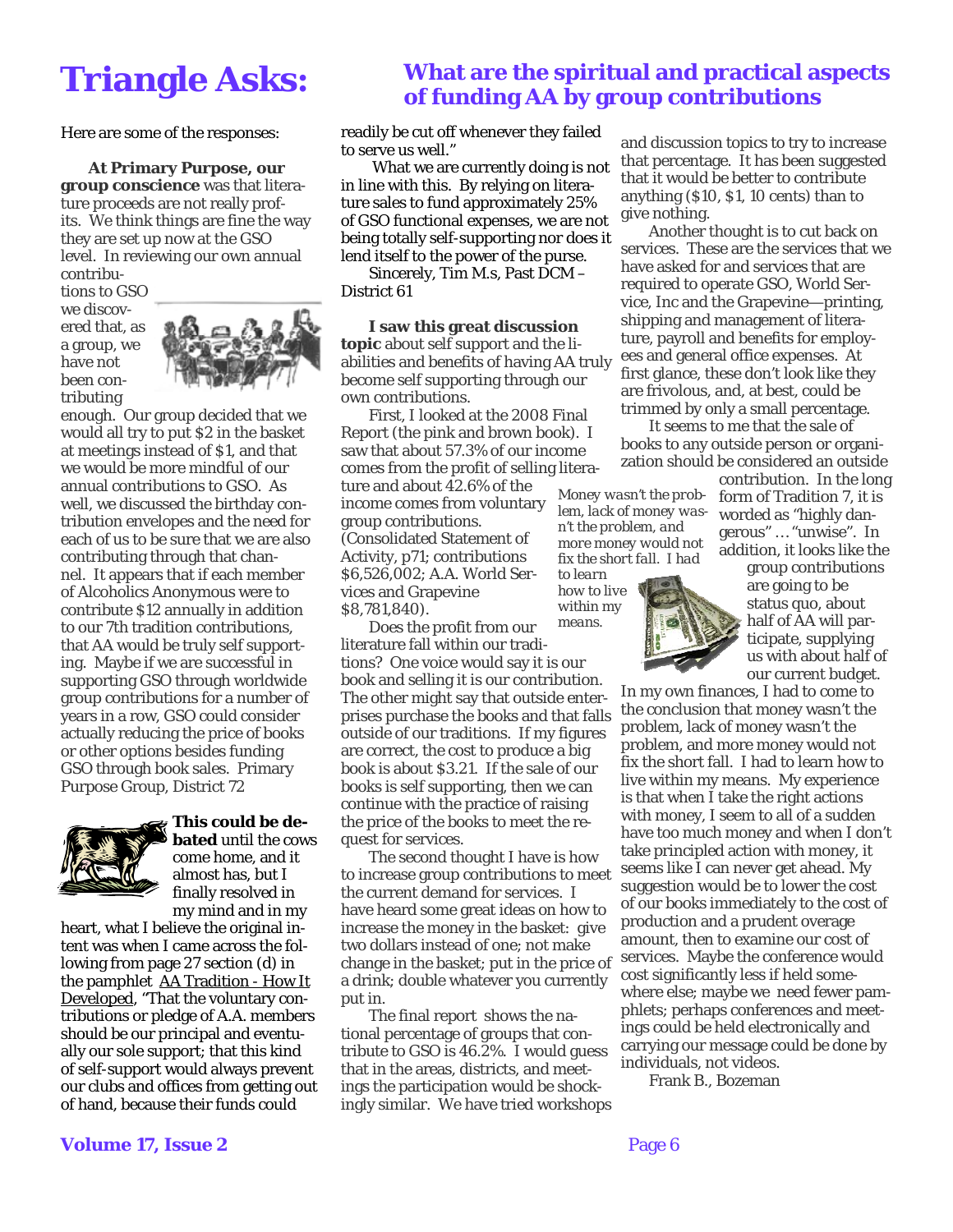# **Area 40 Hotline**

Hello, My name is Tim and it will be my pleasure to serve as the Area 40 Public Information (PI) chair for the 2009-2010 rotation. One topic that generated considerable attention during the last rotation was the Area 40 Hotline. I hope the following will help you get acquainted with this service along with answering some frequently asked questions about it.

Please feel free to contact me with any further questions and concerns on this subject, or any others concerning PI.

Thanks in Advance, Tim M.s, Area 40 PI Chair pi@aa-montana.org

# **How the system will connect one alcoholic with another**

- Each District Answering Service chair will assemble and distribute the list of people from their District who want to serve as AA contacts. The template can be found at the Area 40 website http://www.aamontana.org/
- Each District Answering Service chair will then go to a secured area on the Area 40 website to enter the contact names from this list. Contact our Area 40 webmaster Alex M. webmaster@aa-montana.org for access to this secured site.
- When a call comes in, the answering service will obtain a randomly generated AA contact from the District that the caller is calling from. The service will then connect the incoming caller with the AA contact. If the answering service cannot make contact with someone from the District the caller is calling from, they will search other Districts starting with the Districts closest to the one where the call is from until an AA contact can be reached.
- Once the contact between the caller and the AA member is made, the District that the caller is trying to reach is billed 50 cents per minute. *It is therefore a prudent use of your District's funds to make the call as short as possible by asking the caller for their number so you can call them back directly.*

# **Billing**

One of the main problems during implementation of the State-Wide AA number was billing. I am happy to report that, after much work by AnswerNet, Sean, Curt and the Districts involved, we have reached an equitable agreement regarding past amounts billed and we are going into 2009 with a clean slate and a better process in place.

The billing will work as follows:

- A call will come into the answering service.
- The call will go directly to a live agent who will ask what city they are calling from.
- The operator will have access to all the cities in Montana and what District they are in and the call will be billed to that District.
- If the caller is looking for meeting information, the operator will use the AA-Montana website and provide them with the information.
- If the caller is asking to be connected to another alcoholic, the process under "How the system will connect one alcoholic with another" will be followed.
- At month end AnswerNet will bill each District individually sending the bills out to the District DCM. The bills will include an itemized list of calls. If the District answering service chair emailing address is on file, a copy of the bill will also be sent there.
- The Districts will in turn make payment directly to AnswerNet at:

*Please remember to note what District* **Example 2 8 Follows** Billings, MT 59102 *the payment is for on your check* 

AnswerNet 735 Grand Ave

# **Frequently Asked Questions (FAQ)**

- **Q** How have the problems reported at the Fall Assembly with callers first getting connected to a computer that made them push buttons depending on what they wanted been resolved?
- **A** *This has been resolved by eliminating the router all together and connecting the person directly to a live agent.*

*(Continued on page 8)* 

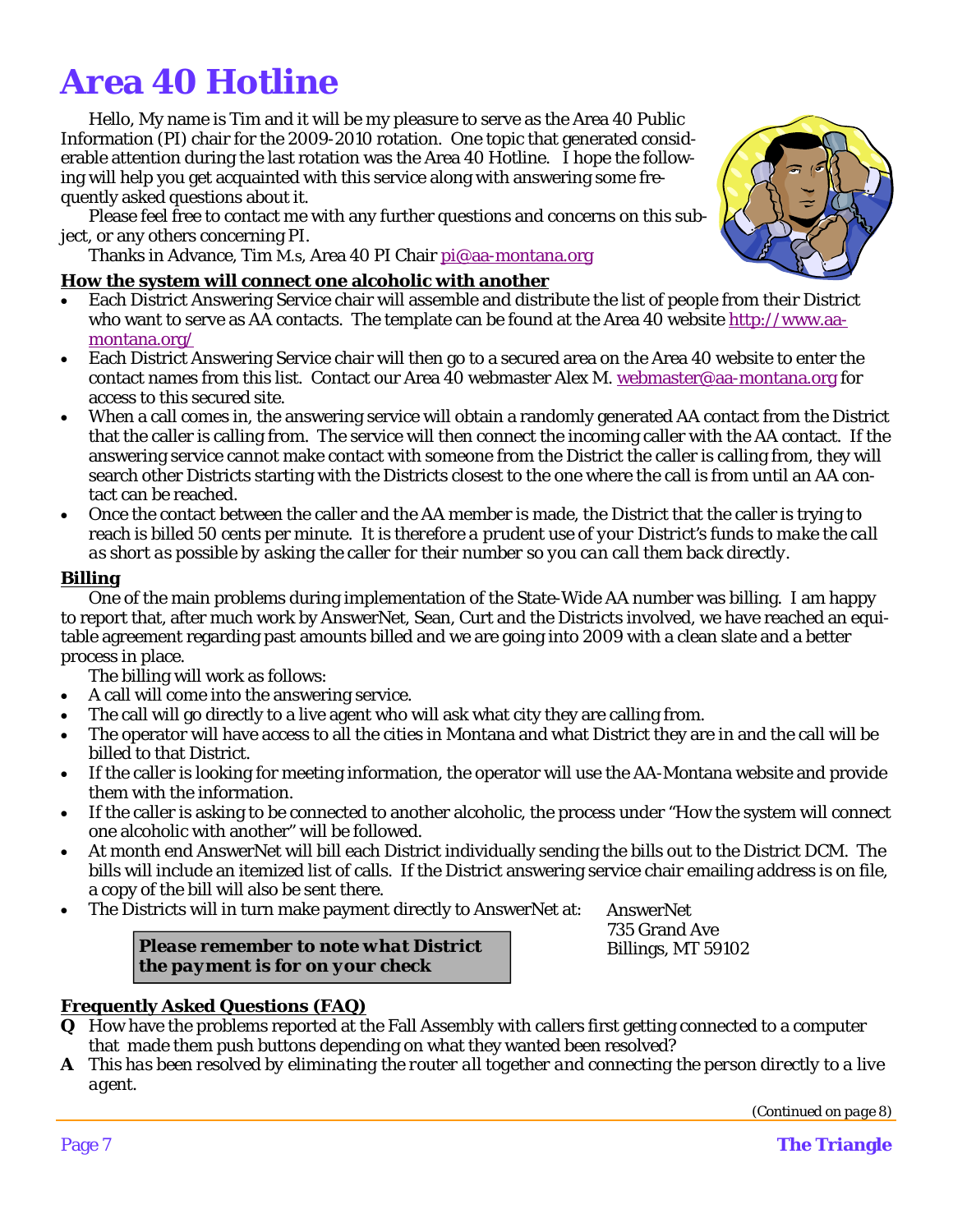# *(Hotline Continued from page 7)*

- **Q** I understood some Districts were getting billed nothing and some were getting billed too much. How was this resolved?
- **A** *The Area Treasurer worked with AnswerNet to provide an updated accounting of the amount owed. A conference call with the four Districts responsible for the most usage of the Area 40 answering service was held. The outcome was that the Districts all agreed to the revised billing amounts, agreeing to pay more where due, and, in some cases, accept the credit amount. District 11 was concerned about the period December 2007 through February 2008 but will resolve this independently with AnswerNet.*
- **Q** How much does the service cost?
- **A** *The basic rate is \$55.00 a month which the Area pays and patch calls are billed at \$0.50 a minute billable to the District where the calls originated. Out of Area calls will be billed to Area 40.*
- **Q** I know our District did not receive any calls from someone wanting to talk to an alcoholic but we still received a bill. How can this be?
- **A** *If someone calls the Answering service looking for information about AA in your District you will get charged for it.*
- **Q** What do I do when there is a problem with the service?
- **A** *If you become aware of a problem with the service please note the following;* 
	- *◦ What time the problem occurred*
	- *◦ What the date was that it occurred*
	- *◦ A brief explanation of what the problem was*

*Contact Debra Rogers, General Manager of AnswerNet Montana at:* 

- *Tel: 1-406-238-4607* 
	- *1-800-264-2338*
- *efax: 1-800-230-9871*
- *fax: 1-406-248-9371*

*email: debra.rogers@answernet.com*

*Please cc: the Area 40 PI chair also at pi@aa-montana.org*

- **Q** The new number did not make it into all of the Dex and yellowbook phone directories. Who will take on this task?
- **A** *AnswerNet owns the number, it is their responsibility and they are working on getting this done.*

I hope this helps to explain the new service and also answers any questions you have. I also sincerely hope it reveals the many benefits of implementing it:

- There is only one number needed to contact AA throughout the entire state.
- The process of entering AA contacts is streamlined by the use of the secured website.
- The system provides a randomized method for AA contacts so everyone who wants this opportunity gets an equal chance to participate.
- The ability to be there when an Alcoholic reaches out for help is vastly expanded even for remote Districts due to the answering service having access to all the contacts in the state.



The General Service Conference of A.A. has become, for nearly every practical purpose, the active voice and the effective conscience of our whole Society in its world affairs.

- Do we have an understanding of the history of the General Service Conference (the "Conference")?
- What is a Conference Advisory Action? Does our home group's G.S.R., D.C.M., area delegate report back to the group on the highlights of the Conference and Conference Advisory Actions?
- Is our group meeting its wider Seventh Tradition responsibilities?

*Concepts Checklist (Service Material from the General Service Office for home groups, districts areas.) Some of these discussion points were originally developed by an A.A. group and further developed by the trustees' Literature Committee to be distributed by the General Service Office.* 

**Volume 17, Issue 2** Page 8 Page 8 Page 8 Page 8 Page 8 Page 8 Page 8 Page 8 Page 8 Page 8 Page 8 Page 8 Page 8

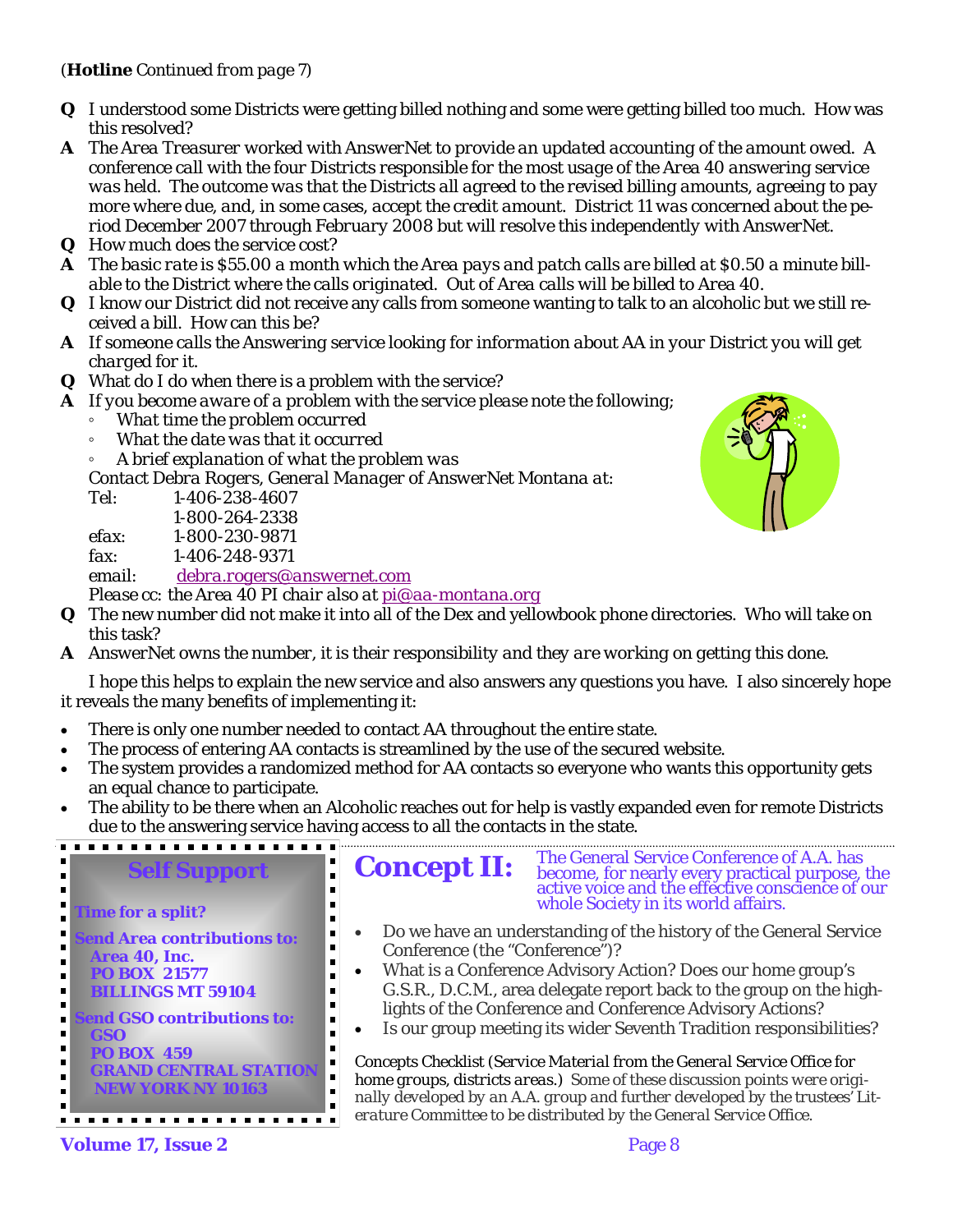# **Area 40 Officers and Committee Chairs 2009-2010**

| <b>POSITION</b>           | <b>NAME</b> | <b>CITY</b>        | <b>EMAIL</b>               |
|---------------------------|-------------|--------------------|----------------------------|
| Delegate                  | Carole B.   | <b>Billings</b>    | delegate@aa-montana.org    |
| Area Chair/Alt Delegate   | Terry S.    | Helena             | chair@aa-montana.org       |
| Secretary                 | April A.    | Kalispell          | secretary@aa-montana.org   |
| <b>Treasurer</b>          | Linda B.    | <b>Billings</b>    | treasurer@aa-montana.org   |
| <b>Archives</b>           |             |                    |                            |
| <b>CPC</b>                | Virginia R. | Shepherd           | cpc@aa-montana.org         |
| Corrections               | Mary S.     | <b>Great Falls</b> | corrections@aa-montana.org |
| Grapevine                 | Richard K.  | <b>Billings</b>    | grapevine@aa-montana.org   |
| Literature                | Lori F.     | Ennis              | literature@aa-montana.org  |
| <b>Public Information</b> | Tim M.      | Helena             | pi@aa-montana.org          |
| <b>Treatment</b>          | Paula H.    | Missoula           | treatment@aa-montana.org   |
| <b>Triangle Editor</b>    | Sharon S.   | <b>Bozeman</b>     | triangle@aa-montana.org    |
| DCM                       |             |                    |                            |
| 11                        | Colby D.    | <b>Billings</b>    | dcm11@aa-montana.org       |
| 12                        | Nick D.     | Roberts            | dcm12@aa-montana.org       |
| 21                        | Rob P.      | Malta              | dcm21@aa-montana.org       |
| 23                        | Mike M.     | Sidney             | dcm23@aa-montana.org       |
| 31                        | Jim G.      | <b>Miles City</b>  | dcm31@aa-montana.org       |
| 41                        | Lee T.      | <b>Great Falls</b> | dcm41@aa-montana.org       |
| 42                        | Gerry L.    | Shelby             | dcm42@aa-montana.org       |
| 51                        | BilliJo D.  | Havre              | dcm51@aa-montana.org       |
| 61                        | Tom D.      | Helena             | dcm61@aa-montana.org       |
| 71                        | Kevin.      | Anaconda           | dcm71@aa-montana.org       |
| 72                        | Jennifer W. | <b>Bozeman</b>     | dcm72@aa-montana.org       |
| 81                        | Dan K.      | Missoula           | dcm81@aa-montana.org       |
| 91                        | Libbie L.   | Kalispell          | dcm91@aa-montana.org       |
| 93                        | Eric D.     | Lolo               | dcm93@aa-montana.org       |
| NON-VOTING MEMBERS        |             |                    |                            |
| Advisor                   | Andrew W.   | Missoula           | advisor@aa-montana.org     |
| Archivist                 | Gerry R.    | Clancy             | archivist@aa-montana.org   |
| Webmaster                 | Alex M.     | Helena             | webmaster@aa-montana.org   |
| Page 9                    |             |                    | <b>The Triangle</b>        |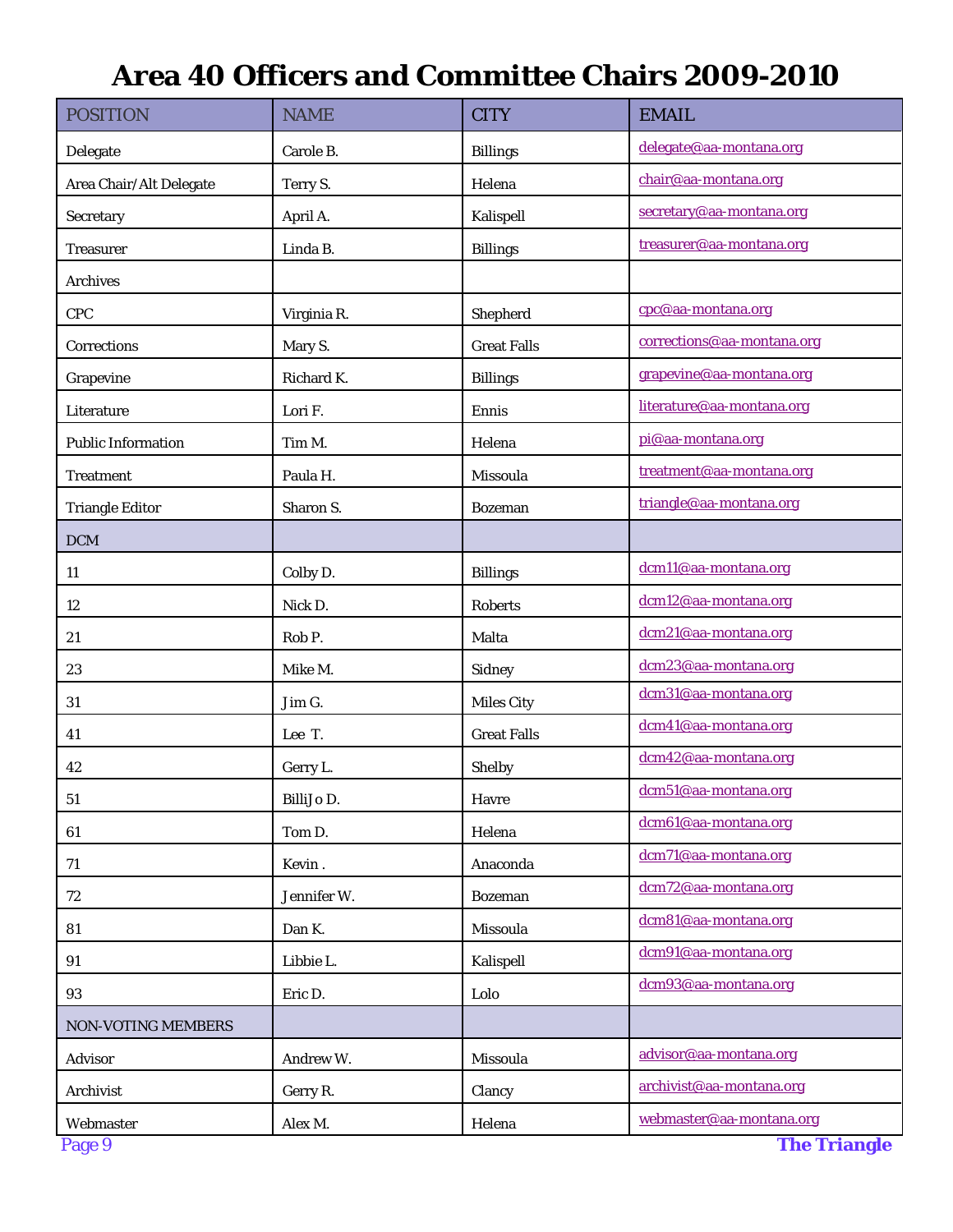

# **Standing Committee Membership**

The member ship of standing committees is made up by drawing DCM's and District Representative from the hat at the fall election assembly, according to the Area 40 Policy and Procedures Manual, page 6. Committee membership for the 2009-2010 service rotation is identified below. 'DR' designates a district representative, selected by that district.

**Finance—**Delegate, Area Chair, DCM 72, DR 11 **Archives—**DCM 11, DCM 71, DR 23, DR91 **CPC—**DCM 21, DCM 51, DR 42, DR 81 **Corrections—**DCM 41, DCM 42, DR 31, DR 72

**Grapevine—**DCM 81, DCM 91, DR 61, DR 71 **Literature—**DCM 12, DCM 31, DR 91, DR93 **Public Information—**DCM 23, DCM 93, DR 12, DR 51

# **Calendar of Events**

**HAVRE—GSR School—February 15, 2009—**BilliJo D. **KALISPELL—Into Action Weekend--February 20-21, 2009—**Sam B. **JOLIET—Mid-Winter Social—February 21, 2009**—Sandy A. **CASPER, WY—West Central Region Service Conference—February 27- March 1, 2009—**Carole B. **HELENA—Pockets of Enthusiasm—March 20-21, 2009**—Kevin S. **WHERE YOU ARE—Pre-Assembly Teleconference—March 21, 2009—**Karen T. **LEWISTOWN—Spring Assembly—April 18-19, 2009—**Terry S., 444-9689/565-5542 **MISSOULA—Spring Roundup—April 24-26, 2009–** Jim H. **NEW YORK CITY—59th General Service Conference—April 26-May 2, 2009 MCLEOD—Beartooth Mountain Conference—June 26-28, 2009—**Kerry N., www.beartoothmountainconference.com **ST CLOUD, MN—West Central Regional Forum—September 11-13, 2009—**Carole B. **LEWISTOWN—Fall Assembly—September 18-19, 2009—**Terry S. **BOZEMAN—Fall Roundup—October 2-4, 2009—**Arch W. **SAN ANTONIO, TX—A.A.'s 75th Birthday Party—July 1-4, 2010**  *Triangle@aa-montana.org or PO Box 542, Bozeman, MT 59771 Time to start saving for AA's 75th celebra-*



*tion in San Antonio!!* 

*Please send your event in-*

*formation to :*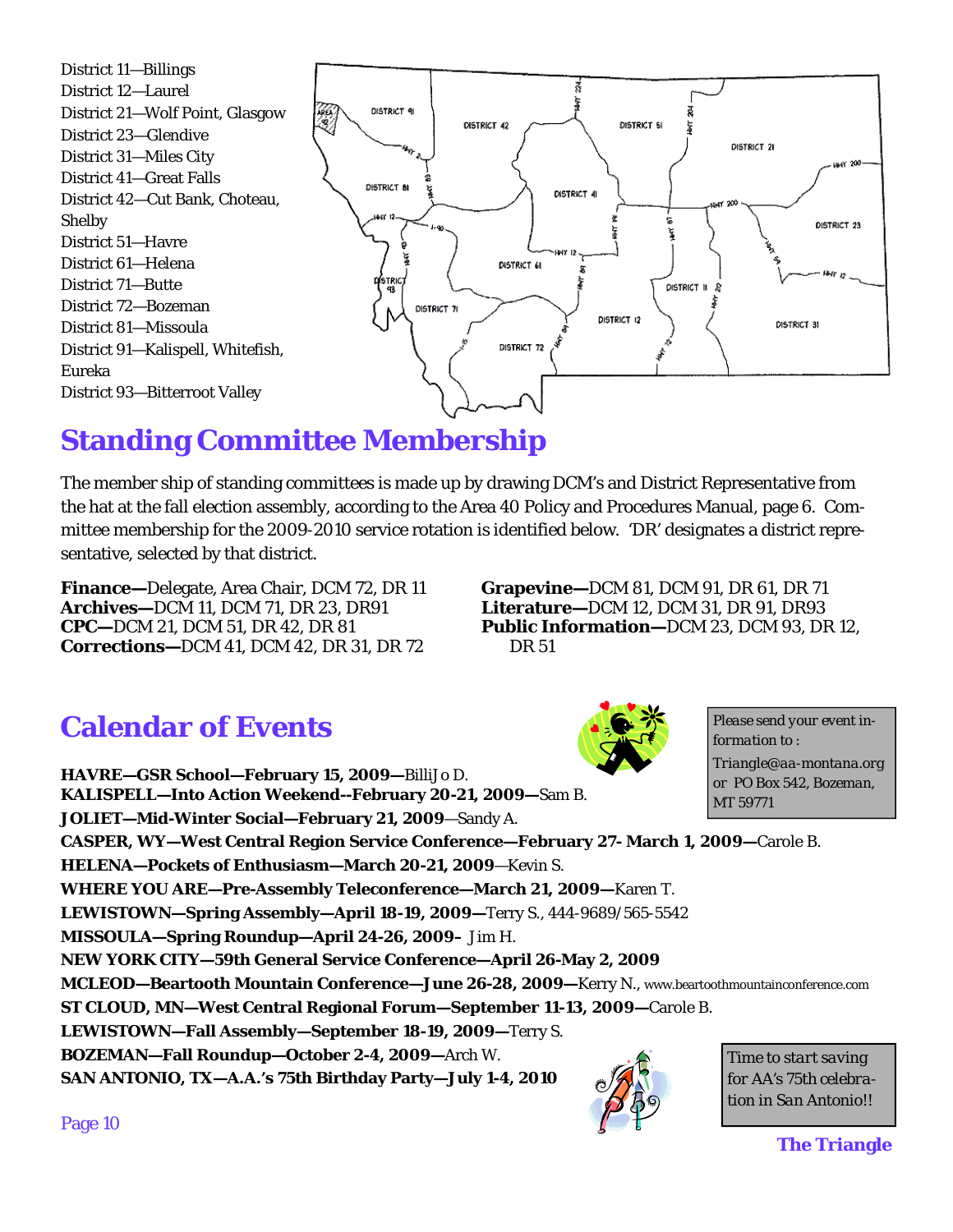#### *(Funding AA Continued from page 1)*

tire Fellowship of Alcoholics Anonymous to discuss this issue. So, I typed up a proposal to discuss the spiritual and practical aspects of funding AA by group contributions alone, and sent it to GSO. This became an agenda item for the 2008 General Service Conference. The Conference decided to ask all AA groups and members to submit their ideas on this subject to their Area Delegates. All of this input will be presented to the 2009 General Service Conference for further discussion and we will see where it goes from there.

variety of related issues to consider.

- What does Bill W. say about it?
- How would we increase contributions to support all of AA's services if we did away with literature profits?
- Would we eliminate literature profits all at once, or ease into it?
- Would we then sell literature at cost?

I know there are many people in AA who want to talk about this subject. After this item came out on last year's GSC agenda, a DCM in California called me to say that his District had been working on a similar agenda item, so he was glad

Within this one item there are a to see it on the agenda. The Delegate from Alaska emailed me asking for more information because he was putting together a presentation on the same subject.

> I am eager to see how this item comes back to the 2009 General Service Conference. It will be exciting to read all the different ideas from AA groups in places like Florida, Kansas, Michigan, and Saskatchewan, in addition to Montana. I hope your group and district had a chance to discuss it. As with all matters of importance in AA, we are best served when we have an informed group conscience.

In Service, Loren B.

#### *(Responsibility Continued from page 1)*

are passionate about AA's primary purpose, perhaps because it saved our lives when we first arrived. But our passion is properly based upon our principles rather than any personalities involved in the debate.

It is difficult to distinguish my passion for recovery from my need to be right. But I see long-time members of our Fellowship argue hotly with each other about service questions and then leave the meeting arm in arm. I want what they have.

I try to remember that we are together responsible for the hand of

AA being there whenever anyone, anywhere, reaches out for help with matter how much I may disagree their alcoholism, even when we disagree passionately about how to be of service. When I remember, then it is possible to rise above my need to be right and hear what you are saying.

We are all in this together, and if we fail to hang together we may be left hanging separately, alone again, clinging to our own sense of how important it is to be right. I had to unlearn some of the lessons I thought I had learned in the military—I got some things wrong. I hang on to one lesson I learned, which seems to me to apply to AA—

we don't leave anybody behind. No with you, we are still together on this path to freedom, upon which we can absolutely agree, even if our particular positions on a service question may differ.

The responsibility statement, without unity, can be a justification for conflict and controversy. With unity, it is the heart of our Fellowship, despite any and all disagreements on particular service activities.

Terry S., Area Chair

#### *(Principles Continued from page 1)*

those voting in the minority? Well, here enters Tradition One – AA must live or most of us will surely die. My job, as an AA member, is to support decisions made by the majority of the Fellowship regardless of my vote.

How do I do that? By being self-supporting through my voluntary contributions – whether it be

my time or financially  $-$  I show my faith in the process and put into action the responsibility statement.

The other thing I must do is try to practice the principles of patience and tolerance. Nothing happens instantly and perfectly in the world and certainly not here in AA with a bunch of drunks, and we must accept the reality of slow gradual progress over time.

We recently completed the au-

dit of the Area's finances and contributions are up over 2007. Thank you, Area 40, for accepting the challenge to make Area 40 selfsupporting. We have made much progress but still have room to grow. Please remember to fully support your groups and districts as well.

In Love and Service, Carole B., Area 40, Panel 59 Delegate